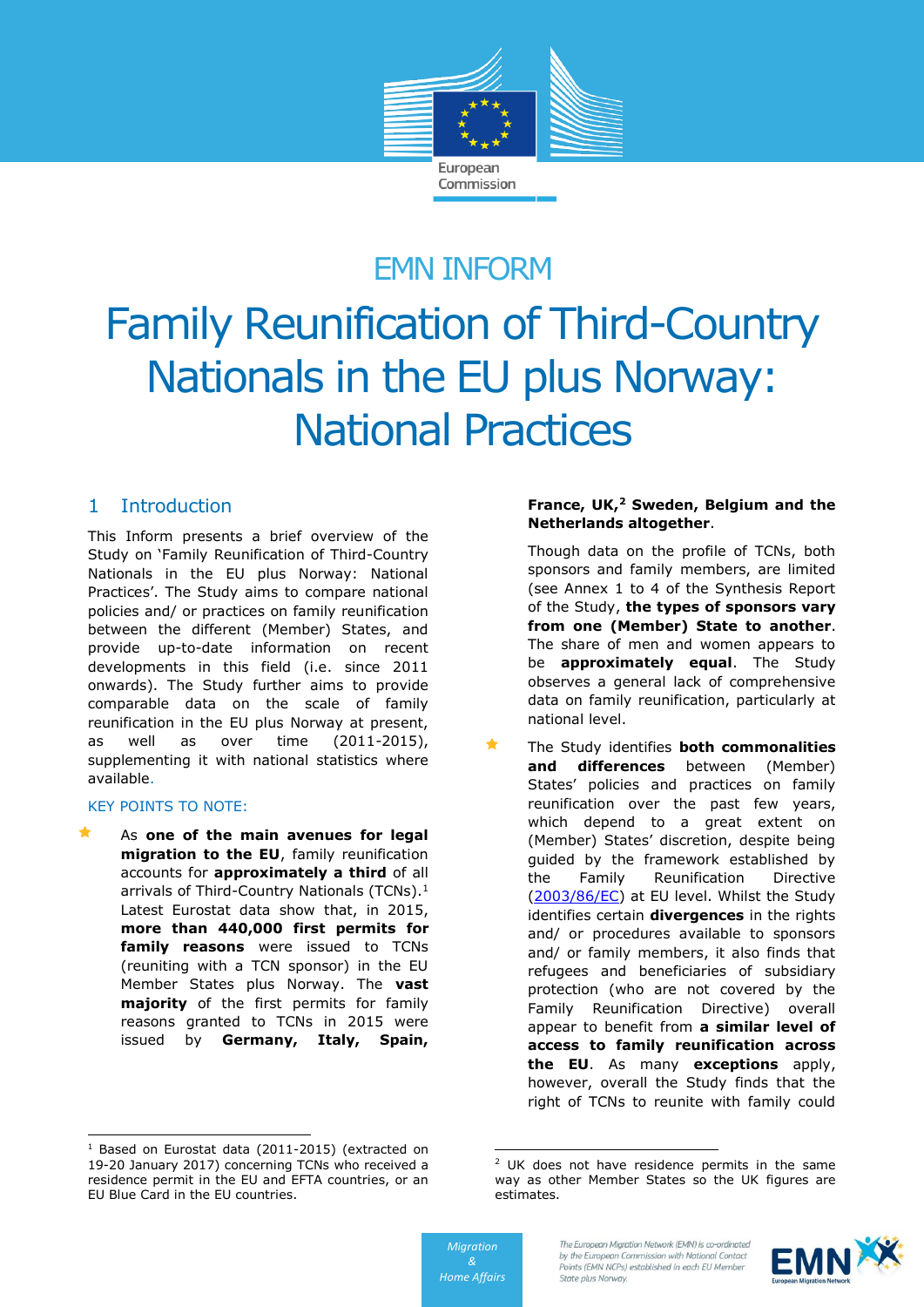be **expanded, both at EU level and (Member) States' policy and practice**.

 The Study highlights a number of **new (or modified) practices** which have been adopted by some (Member) States since 2011, which could be useful for policymakers to contribute to policy/ practice to promote the right to family reunification in the EU. Moreover, the **review of some of the relevant case law in the field of family reunification** undertaken within this Study points to the significant impact of courts' interpretation of provisions on (Member) States' policies and practices.

#### *What does the Study aim to do?*

The Study aims to compare **national policies and/ or practices on family reunification** between the different EU Member States plus Norway, and to provide up-to-date information on the **latest developments in this area of legal migration to Europe since 2011 onwards**. The Study further aims to provide comparable **data** on the scale of family reunification in the EU28 plus Norway at present, as well as over time (2011-2015 and 2016 where available), supplementing available Eurostat data with national statistics where available.

#### *What is the scope of the Study?*

The Study covers **all TCNs residing legally within a (Member) State (=sponsors)**. This includes beneficiaries of international protection, notably refugees and beneficiaries of subsidiary protection, as well as holders of other residence permits, such as those issued for the purposes of work or study. Naturally, the Study also covers **sponsors' family members (who are likewise TCNs)** who wish to come to Europe through the legal channel of family reunification.

The Study does *not* cover conditions for family reunification for non-mobile EU nationals,<sup>3</sup> which are governed by national law, as well as for mobile EU nationals.<sup>4</sup>

Nevertheless, in general more favourable provisions (such as a wider definition of family

or unrestricted access to the labour market) appear to apply to the TCN family members of non-mobile EU citizens. Family reunification under the Dublin III Regulation is *not* covered by this Study.

#### *How do EU and international legislation provide for family reunification?*

As mentioned above, family reunification in the EU is predominantly regulated by the **Family Reunification Directive**, which applies to all (Member) States except Denmark, Ireland, the United Kingdom and Norway. The following Synthesis Report thus refers to the framework (and relevant provisions) of this Directive. The Directive establishes a right to family reunification and provides for, among other provisions: **a definition of eligible sponsors and family members; optional requirements for exercising the right to family reunification, for example income; guidance on the application procedure for family reunification; and rights following family reunification, such as access to education, vocational training and vocational guidance, employment and selfemployment**. Other EU and international instruments protecting the right to family life are elaborated upon in Section 2 of the Study, alongside with an analysis of some of the relevant case law and its impact on (Member) States' policies.

#### *Who can be a sponsor to an application for family reunification?*

A **sponsor** to an application for family reunification in most (Member) States is a TCN who is in possession of a valid continuous or permanent residence permit, including beneficiaries of international protection. **Students** and/ or **workers** may act as sponsors in many (Member) States, provided that they fulfil the general requirements for family reunification. Furthermore, most national laws allow **beneficiaries of subsidiary protection** to apply for family reunification often under the same conditions as **refugees**. All but one (Member) State allow **unaccompanied minors (UAMs)** who have obtained refugee status or subsidiary protection to become sponsors of family reunification.

*Is the scope of family reunification extended beyond the nuclear family?*

(Member) States usually **extend the scope of family reunification beyond the nuclear family,** which consists of core members such as the mother, father and their minor unmarried children.

Depending on the specific national legal regime, the scope of family reunification can include

<sup>-</sup><sup>3</sup> Non-mobile nationals are nationals that have not exercised their right to free movement within the EU (a German national residing in Germany).

 $4$  Mobile nationals are nationals that have exercised their right to free movement within the EU (a German national residing in the Netherlands) regulated by Directive 2004/38/EC on the right of citizens of the Union and their family members to move and reside freely within the territory of the Member States, [http://eur-](http://eur-lex.europa.eu/LexUriServ/LexUriServ.do?uri=OJ:L:2004:158:0077:0123:EN:PDF)

[lex.europa.eu/LexUriServ/LexUriServ.do?uri=OJ:L:20](http://eur-lex.europa.eu/LexUriServ/LexUriServ.do?uri=OJ:L:2004:158:0077:0123:EN:PDF) [04:158:0077:0123:EN:PDF](http://eur-lex.europa.eu/LexUriServ/LexUriServ.do?uri=OJ:L:2004:158:0077:0123:EN:PDF)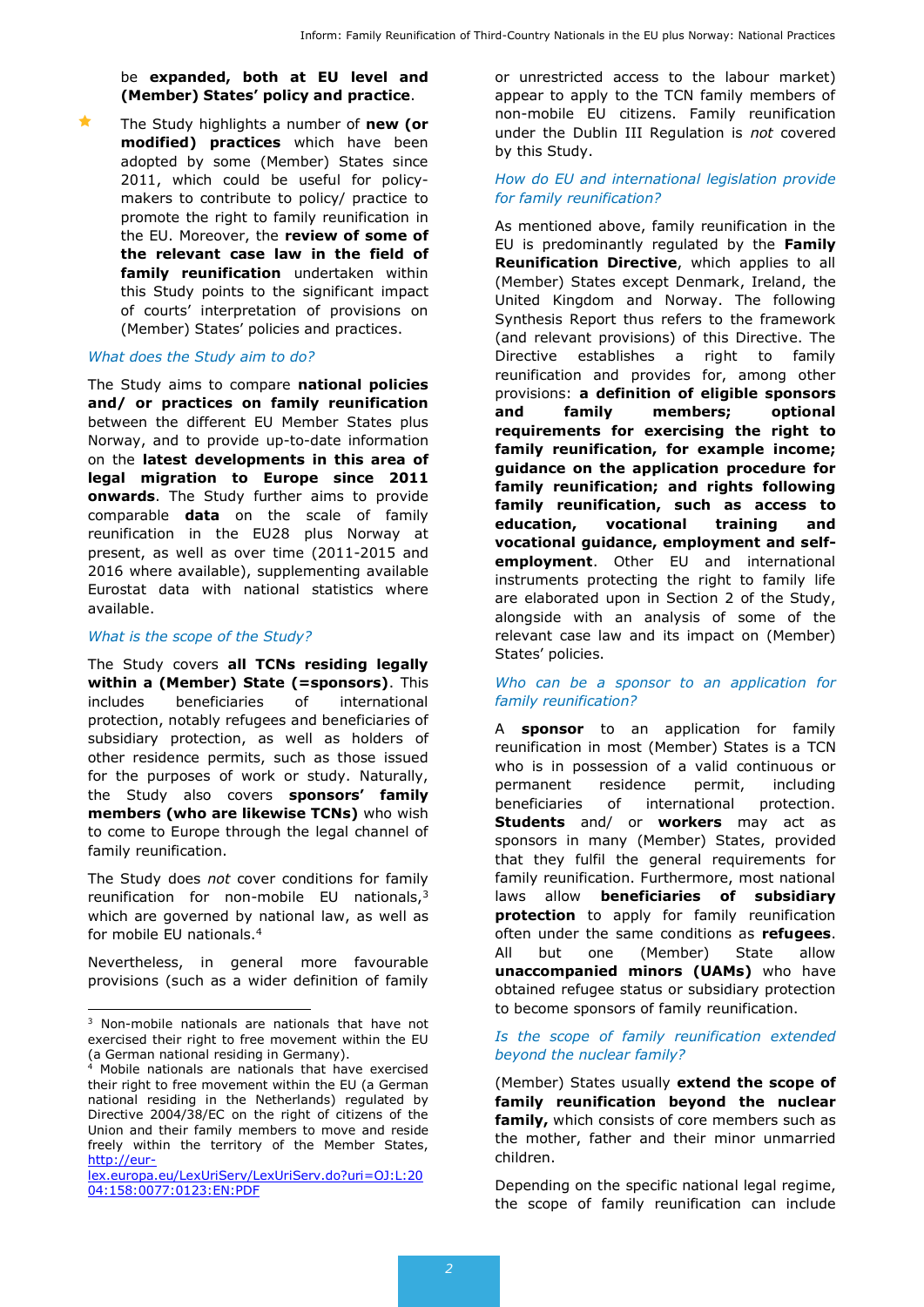parents, adult children, same-sex partners, non-married partners and/ or foster children.

For example, **parents (of adult sponsors)**, as well as **adult children** may fall under the scope of family reunification in some (Member) States if they are not capable of taking care of themselves, for example due to health issues. In some (Member) States adult children may need to fulfil other conditions in order to fall within the scope of family reunification, such as being below a certain age at the time of application. Most (Member) States allow **samesex partners (either registered or married)** to apply for family reunification, with many of the States providing same-sex partners with an equal right to family reunification as spouses from opposite sexes. Across (Member) States **non-married partners** are usually not included within the scope of family reunification, unless they have a registered partnership equivalent to a marriage or have been living together in a marriage-like relationship for a minimum number of years. Finally, most (Member) States consider that **dependent relatives**, other than core members of the family, have no right to family reunification defined in law, but may be eligible nonetheless in special circumstances.

#### *What are the requirements for exercising the right to family reunification?*

Most (Member) States require sponsors and/ or family members to fulfil certain **material requirements in order to exercise the right to family reunification**, including accommodation, health insurance and/ or sufficient financial resources. The most common requirement across (Member) States is **accommodation** suitable for the size of the family (which may vary from  $6-12$  m<sup>2</sup> of living space per family member) and/ or meeting certain health and safety standards. **Health insurance** is a further condition for family reunification in nearly all (Member) States. Last but not least, **sufficient financial resources,** which are assessed against a reference income threshold, are also required for family reunification in most (Member) States.

In most (Member) States the income threshold is either equivalent to or higher than the basic minimum monthly income or minimum subsistence amount per month of that country, whilst in certain (Member) States this often (also) depends on the size of the family.

*What are the integration measures TCNs may need to comply with before and/ or after admission for the purpose of family reunification?*

Further to the above-mentioned material requirements, some (Member) States require family members to comply with certain **integration requirements** prior to and/ or after admission in the country. Few (Member) States require compliance with such integration measures prior to family reunification, but the ones which do usually require family members to demonstrate **basic language proficiency** in the national language or **civic knowledge** as relevant to the respective (Member) State. Following admission, a few (Member) States require family members to acquire **further language proficiency** or take a civic integration exam, often as part of the (Member) State's integration programme for TCNs.

#### *Is there a waiting period before a sponsor's family members can reunite with him/ her?*

Many (Member) States do not set a **waiting period** before a sponsor's family is eligible to apply for family reunification, but where this provision applies, the waiting period can vary between **one, one and a half, two or three years** (from the date the sponsor became resident in the country/ received a final decision granting international protection). Numerous **exemptions** from the waiting period can be applied by (Member) States.

#### *Can an application for family reunification be rejected on grounds of public policy, public security or public health?*

By law, the **possibility to reject an application for family reunification on grounds of public policy, public security or public health** exists in nearly all (Member) States (though some national laws may not include public health considerations). In practice, however, (Member) States rarely seem to reject an application for family reunification **solely** on grounds of public policy, public security or public health.

#### *What are the more favourable family reunification rules for refugees and do similar provisions apply for beneficiaries of subsidiary protection?*

Most (Member) States apply **similar family reunification rules** to refugees and beneficiaries of subsidiary protection. **More favourable family reunification provisions** applicable to these groups than to other TCNs may include their **exemption from the material requirements mentioned above, altogether or for a minimum period of**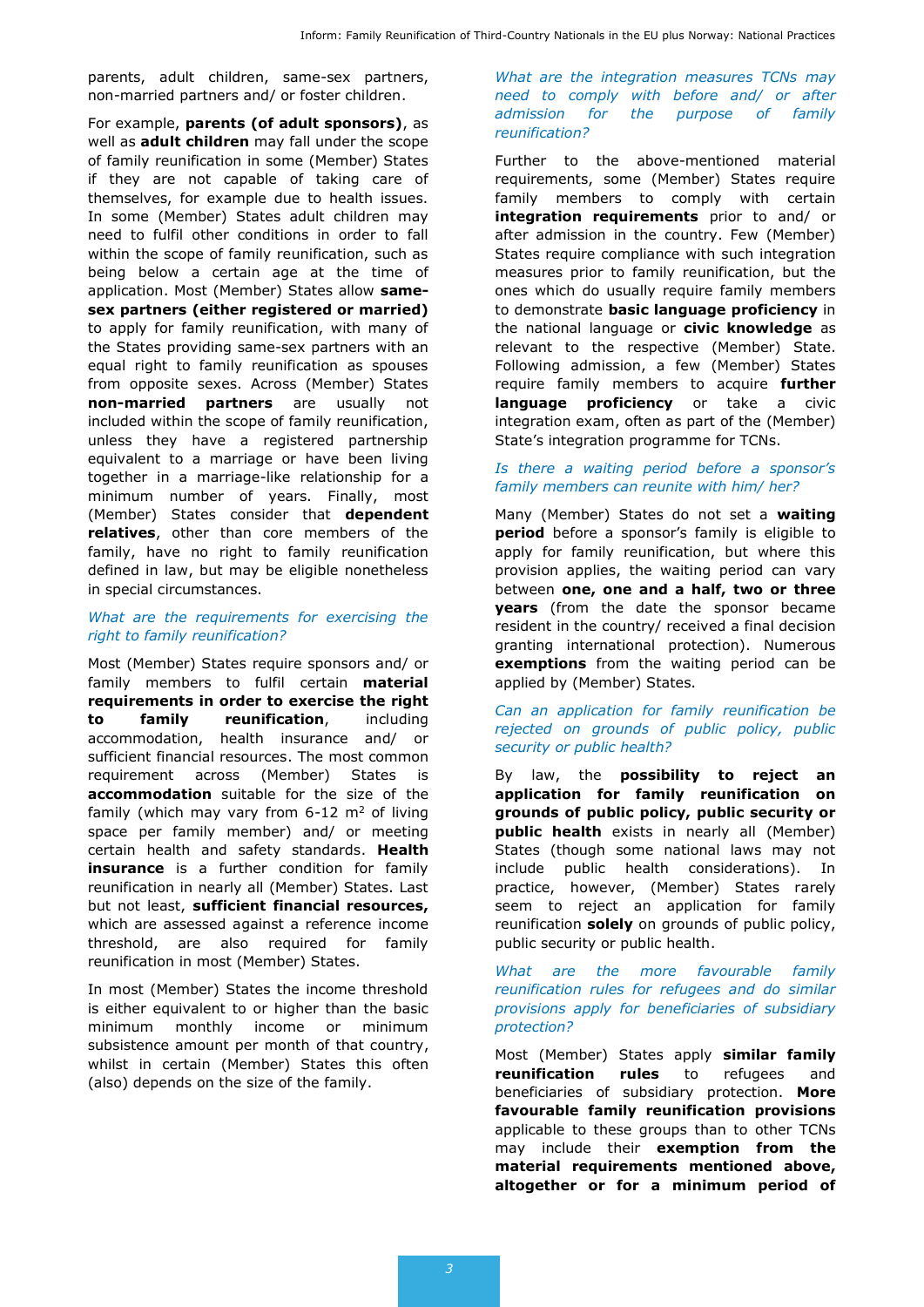**three, six or twelve months** depending on the (Member) State.

More than half of the (Member) States restrict the application of the more favourable family reunification rules for beneficiaries of international protection to cases where **family ties precede the arrival of the sponsor** in the (Member) State.

Just over half of the (Member) States further apply more favourable family reunification rules to **UAMs, in particular a wider definition of family members**.

Overall, national laws rarely exclude beneficiaries of subsidiary protection from the possibility to exercise the right to family reunification, though their access to this right has recently been temporarily suspended in **Germany** and **Sweden**.

*Who can be formal party to an application for family reunification? Where can an application for family reunification be submitted and what documentation is required?*

The **formal party** to an application for family reunification is either the sponsor or the family member who would be joining the sponsor in the respective (Member) State. Despite family members being most often the formal party to an application, this can vary across (Member) States, for example depending on the type of family reunification concerned.

As a general rule, where the main party to an application is the family member, s/he should submit the application outside the (Member) State, **at a diplomatic mission or consular office** in the respective country of origin or (permanent) residence. In some cases, family members can submit the application in the country where s/he has been residing legally or in the closest neighbouring country if there is no diplomatic representation in the country of origin. Family members of certain types of TCNs can submit their application **in the (Member) State concerned** if they are already residing there lawfully or where exceptional conditions justify this.

As regards the **documentary evidence required to prove the family relationship,**  where the applicant is the **spouse** of the sponsor, s/he must present a **marriage certificate** or equivalent confirming the marriage contract. **Other forms of partnership** are verified through a civil union contract or a registered partnership agreement. Where the applicant is the **child** of the sponsor and/ or spouse, a document proving the family relationship, i.e. a **birth certificate** or a certificate of adoption (where applicable), must be presented. Where the scope of family reunification has been **extended beyond the core members of the family**, as a general rule applicants must submit relevant documents that support the existence of the relationship. Documentary evidence is also required in the case of extended family members who are **dependent** on the sponsor, for example continuous and long-term wire transfers via a bank to prove material dependency. In **guardianship** cases, the applicant must provide a document certifying the establishment of guardianship.

*What is (are) the procedure(s) that apply to family members when an application for entry and residence for the purpose of family reunification is submitted? Is the best interest of the child taken into account during the examination of the application for family reunification?*

A number of **procedures** apply to sponsors and/ or family members when an application for family reunification is submitted. In order to **verify that certain material requirements are met**, (Member) States usually require from the sponsor documentary proof of ownership or lease as evidence that they possess suitable accommodation. Where health insurance is a requirement, sponsors must show that they have access to health insurance, either public or paid. Where financial resources are a requirement, the person applying for family reunification has to provide evidence of their income, usually through an employment contract or salary slips. As regards **compliance with integration measures**, where such measures exist, applicants are required to provide certificates proving elementary language proficiency and civic knowledge of the (Member) State concerned.

(Member) States apply **several different methods to verify whether or not a family member constitutes a threat to public policy and/ or public security** in the form of background checks or by requesting information from relevant internal intelligence services, other national bodies or databases, for example.

Family members may be requested to present a criminal record certificate issued by the country of origin or residence, or to undergo necessary medical tests as soon as they arrive in the territory of a (Member) State, or to provide a medical report (concerning HIV, Hepatitis B and C, syphilis or TB) from their country of origin in order not to endanger public health.

According to the law and general policy of many (Member) States, **the best interests of the child** must be a primary consideration with regard to institutions dealing with applications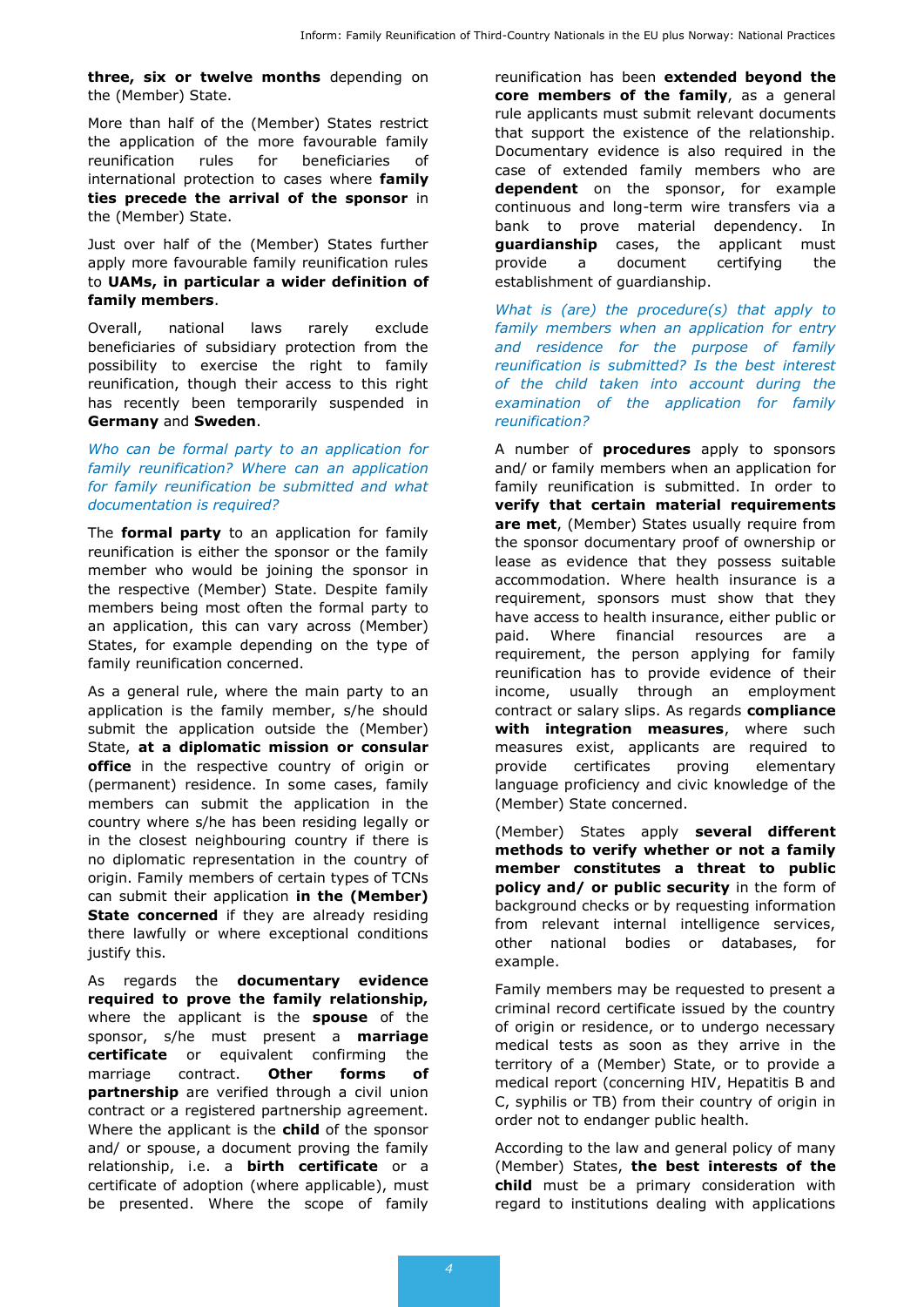for family reunification. Comprehensive and specific guidelines concerning policy and practice measures in this regard seem somewhat scarce however, except in the case of UAMs.

#### *What is the duration of the procedure for deciding on an application for family reunification?*

A number of Member States' laws determine that applications for family reunification should be processed **without undue delay**. The time limit prescribed by law, which commences after the submission or complete submission of the application, varies considerably among (Member) States, spanning **from one to twelve months**. This time limit can vary within a (Member) State depending on the category of TCN or type of request, with **more favourable time conditions** laid down especially for family members of a sponsor who is a holder of a particular residence permit. The processing time may be **extended** in certain or exceptional circumstances, for example due to the complexity of the examination of an application.

#### *What are the rights of family members that follow on from family reunification?*

Family members have access to certain rights following reunification, such as access to education, vocational training and guidance, employment and self-employment. Often the access to these rights can depend on the status of the sponsor. **Access to education** is compulsory for school children in the majority of (Member) States, but appears to be less

prevalent for those TCNs who are above the age of compulsory education.

Less than half of the (Member) States provide unrestricted **access to the labour market** for TCNs and certain countries require family members to obtain a work permit or pass a labour market test. Often family members' access to the labour market depends on the validity of their residence permit. Regarding **self-employment**, with a few exceptions TCNs, including beneficiaries of international protection, are usually not subject to any restrictions across (Member) States.

TCNs have access to the same **general vocational guidance and training services** as other legally staying TCNs in just over half of the (Member) States, whilst in some countries these may be available only for beneficiaries of international protection and their family members. Most (Member) States recognise the **right of TCNs to apply for autonomous residence or permanent residence or citizenship**, provided they fulfil certain requirements. As a general rule, TCNs need to continue satisfying the general conditions for a residence permit required initially, such as existence/ continuation of family ties in order to renew/ extend their residence in the EU. Although a residence permit can be subject to withdrawal or non-renewal, for example due to non-compliance with integration measures in the (Member) States concerned, some (Member) States report taking **individual circumstances** into account to mitigate the negative consequences of any withdrawal or non-renewal.